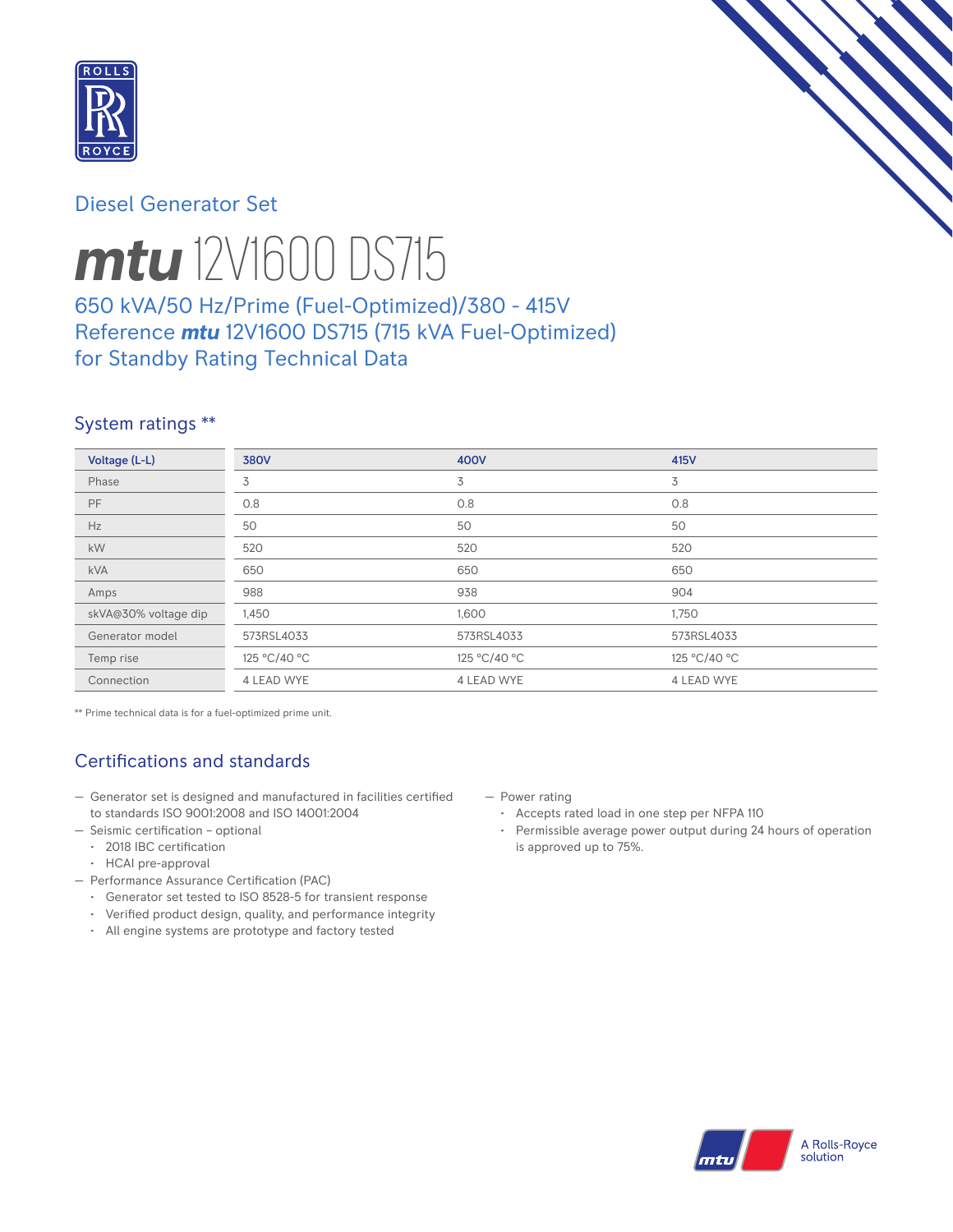## Standard features \*

- Single source supplier
- Global product support
- Two (2) Year/3,000 Hour Basic Limited Warranty
- 12V1600 diesel engine
	- 21.0 liter displacement
	- Common rail fuel injection
- 4-cycle
- Complete range of accessories
- Cooling system
	- Integral set-mounted
	- Engine-driven fan

# Standard equipment \*

### Engine

- Air cleaners
- Oil pump
- Oil drain extension and shut-off valve
- Full flow oil filter
- Closed crankcase ventilation
- Jacket water pump
- Thermostats
- Blower fan and fan drive
- Radiator unit mounted
- Electric starting motor 24V
- Governor electronic isochronous
- Base formed steel
- SAE flywheel and bell housing
- Charging alternator 24V
- Battery box and cables
- Flexible fuel connectors
- Flexible exhaust connection

### Generator

- NEMA MG1, IEEE, and ANSI standards compliance for temperature rise and motor starting
- Sustained short circuit current of up to 250% of the rated current for up to 10 seconds
- Self-ventilated
- Superior voltage waveform
- Digital, solid state, volts-per-hertz regulator
- Brushless alternator with brushless pilot exciter
- 4 pole, rotating field
- 105 °C maximum prime temperature rise
- 1-bearing, sealed
- Flexible coupling
- Full amortisseur windings
- 125% rotor balancing
- 3-phase voltage sensing
- ± 0.25% voltage regulation no load to full load
- 100% of rated load one step
- 5% maximum total harmonic distortion
- Generator
	- Brushless, rotating field generator
	- 2/3 pitch windings
	- Permanent Magnet Generator (PMG) supply to regulator
	- 250% short circuit capability
- Digital control panel(s)
	- UL recognized, CSA certified, NFPA 110
	- Complete system metering
	- LCD display

## Digital control panel(s)

- Digital metering
- Engine parameters
- Generator protection functions
- Engine protection
- CANBus ECU communications
- Windows®-based software
- Multilingual capability
- Communications to remote annunciator
- Programmable input and output contacts
- UL recognized, CSA certified, CE approved
- Event recording
- IP 54 front panel rating with integrated gasket
- NFPA 110 compatible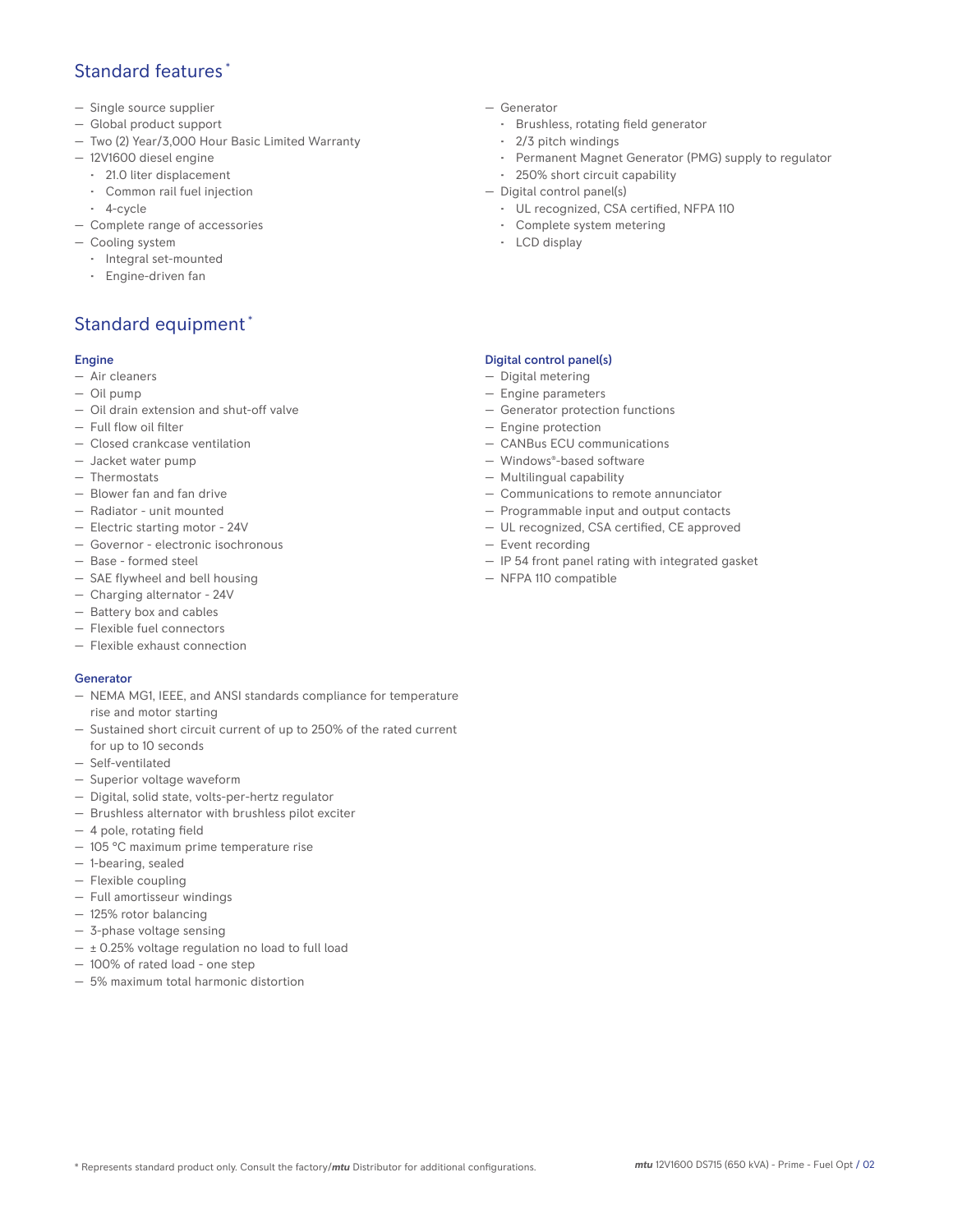# Application data

## Engine

| Manufacturer                         | mtu                           |
|--------------------------------------|-------------------------------|
| Model **                             | 12V1600G20F                   |
| Type                                 | 4-cycle                       |
| Arrangement                          | $12-V$                        |
| Displacement: $L$ (in <sup>3</sup> ) | 21.0 (1,281)                  |
| Bore: cm (in)                        | 12 (4.72)                     |
| Stroke: cm (in)                      | 15(5.91)                      |
| Compression ratio                    | 17.5:1                        |
| Rated rpm                            | 1.500                         |
| Engine governor                      | electronic isochronous (ADEC) |
| Maximum power: kWm (bhp) **          | 576 (772)                     |
| Steady state frequency band          | ± 0.25%                       |
| Air cleaner                          | dry                           |
|                                      |                               |

## Liquid capacity

| Total oil system: L (gal)             | 73 (19.3)  |
|---------------------------------------|------------|
| Engine jacket water capacity: L (gal) | 65 (17.2)  |
| System coolant capacity: L (gal)      | 106 (28.1) |

#### Electrical

| Electric volts DC                                            | 24    |
|--------------------------------------------------------------|-------|
| Cold cranking amps under -17.8 $^{\circ}$ C (O $^{\circ}$ F) | 1.050 |
| Batteries: group size                                        | 4D    |
| Batteries: quantity                                          |       |
|                                                              |       |

#### Fuel system

| Fuel supply connection size    | $-10$ JIC 37 $^{\circ}$ female              | Gas volume at stack temperature: m <sup>3</sup> /min (CF) |
|--------------------------------|---------------------------------------------|-----------------------------------------------------------|
|                                | M20 x 1.5 male adapter provided             | Maximum allowable back pressure at                        |
| Fuel return connection size    | -6 JIC 37° female                           | outlet of engine, before piping: kPa (in. H.O)            |
|                                | M <sub>14</sub> x 1.5 male adapter provided |                                                           |
| Maximum fuel lift: m (ft)      | 5(16)                                       |                                                           |
| Recommended fuel               | diesel #2                                   |                                                           |
| Total fuel flow: L/hr (gal/hr) | 341.8 (90.3)                                |                                                           |
|                                |                                             |                                                           |

#### Fuel consumption \*\*

|                      | <b>LUGE CONSUMPTION</b>                                              |              |
|----------------------|----------------------------------------------------------------------|--------------|
| u                    | At 100% of power rating: L/hr (gal/hr)                               | 130 (34.3)   |
| F                    | At 75% of power rating: L/hr (gal/hr)                                | 100 (26.4)   |
| e                    | At 50% of power rating: L/hr (gal/hr)                                | 70 (18.4)    |
| V                    |                                                                      |              |
| 1)                   | Cooling - radiator system **                                         |              |
| 2)                   | Ambient capacity of radiator: °C (°F)                                | 50 (122)     |
| 1)                   | Maximum restriction of cooling air:                                  |              |
| :1                   | intake and discharge side of radiator: kPa (in. H <sub>2</sub> 0)    | 0.2(0.8)     |
| 0                    | Water pump capacity: L/min (gpm)                                     | 433 (115)    |
| C)                   | Heat rejection to coolant: kW (BTUM)                                 | 236 (13,421) |
| 2)                   | Heat rejection to after cooler: kW (BTUM)                            | 104 (5,914)  |
| ℅                    | Heat radiated to ambient: kW (BTUM)                                  | 59.4 (3,378) |
| .<br>V               | Fan power: kW (hp)                                                   | 25.4(34)     |
|                      | Air requirements **                                                  |              |
| .3)                  | Aspirating: *m <sup>3</sup> /min (SCFM)                              | 48 (1,695)   |
| .2)                  | Air flow required for radiator                                       |              |
| :1)                  | cooled unit: *m <sup>3</sup> /min (SCFM)                             | 803 (28,350) |
|                      | Remote cooled applications; air flow required for                    |              |
|                      | dissipation of radiated generator set heat for a                     |              |
| 24                   | maximum of 25 °F rise: *m <sup>3</sup> /min (SCFM)                   | 216 (7,618)  |
| 50                   |                                                                      |              |
| ŀD<br>$\overline{2}$ | * Air density = $1.184 \text{ kg/m}^3$ (0.0739 lbm/ft <sup>3</sup> ) |              |
|                      | <b>Exhaust system **</b>                                             |              |
|                      | Gas temperature (stack): °C (°F)                                     | 483 (901)    |
| ıle                  | Gas volume at stack temperature: m <sup>3</sup> /min (CFM)           | 126 (4,450)  |
| эd                   | Maximum allowable back pressure at                                   |              |
|                      |                                                                      |              |

0) 8.5 (34.1)